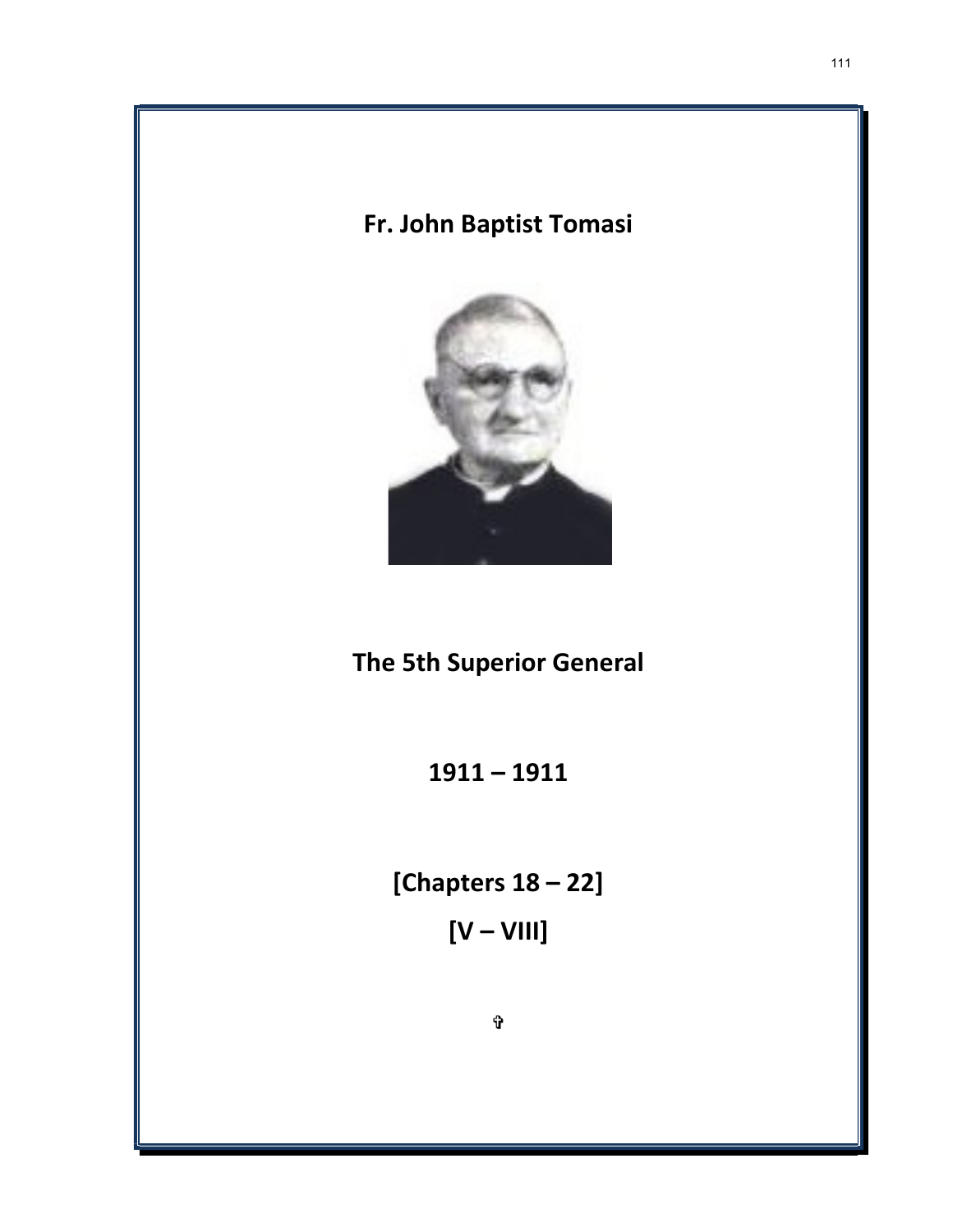## Table of Contents:

| <b>Schematic Outline of His Life</b>                                                           | <b>113</b> |
|------------------------------------------------------------------------------------------------|------------|
| <b>A Compendium of Fr. Tomasi's Life and the Early Times</b><br>of the Stigmatine Congregation | 114        |

† ††† †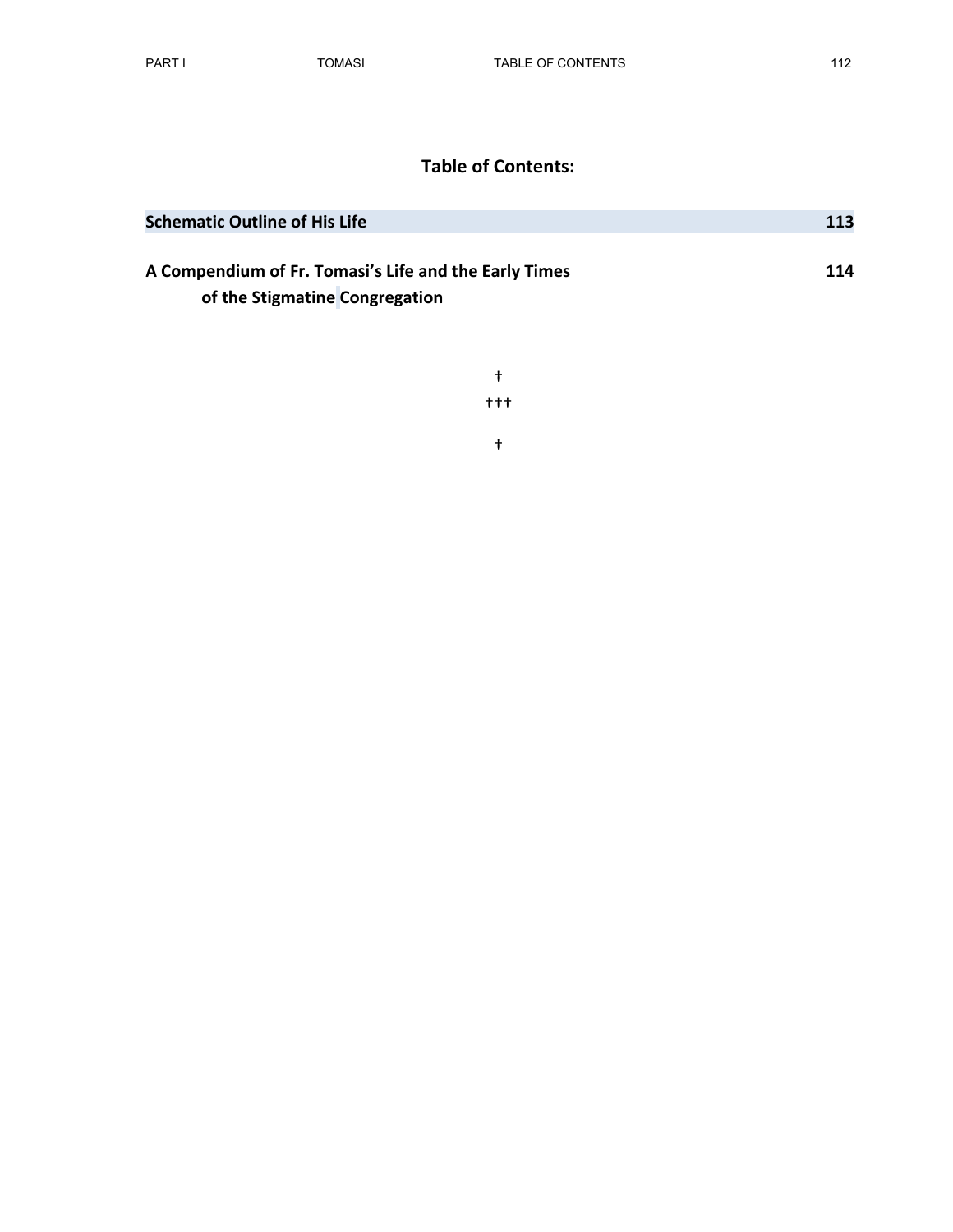## Schematic Outline of His Life $1$



| <b>GIOVANNI BATTISTA TOMASI (Priest)</b> |                                |
|------------------------------------------|--------------------------------|
| <b>BORN:</b>                             | DIED:                          |
| Bassano, VI – Jan. 24, 1866              | Rome (S. Agata) – Jan. 2, 1954 |
| <b>ENTERED:</b>                          | AGE:                           |
| Verona, 1879                             | 88                             |
| PRIESTLY ORDINATION:                     | <b>SUPERIOR GENERAL:</b>       |
| Trento, 1890                             | 1911 - 1922                    |

After his ordination he went to Rome where he obtained a degree in Theology at the Apollinare University. He taught Philosophy and Theology to our students for many years. He was superior of the Mother House until 1909. After his election as rector of the Seminary of Belluno, he was chosen as Superior General in 1911.

During the First World war he was confirmed Superior General by the Holy See until 1922, when it was possible to call a General Chapter.

From that time he was Procurator General until 1952.

He was nominated Consulter of the Congregation of Religious. He was also Apostolic Visitator of several Institutes, which received new thrust and development from him.

He was an expert in Manzoni's literature and an outstanding orator and preacher of Retreats. He was very helpful to the *Focolare* Movement in its difficult beginning. He remained clear in his mind until he was struck by cerebral thrombosis on the end of 1953, that brought him to a serene death on the beginning of 1954.

-

 $<sup>1</sup>$  Source: Confrades.com – by Fr. Silvano Zanella, CSS.</sup>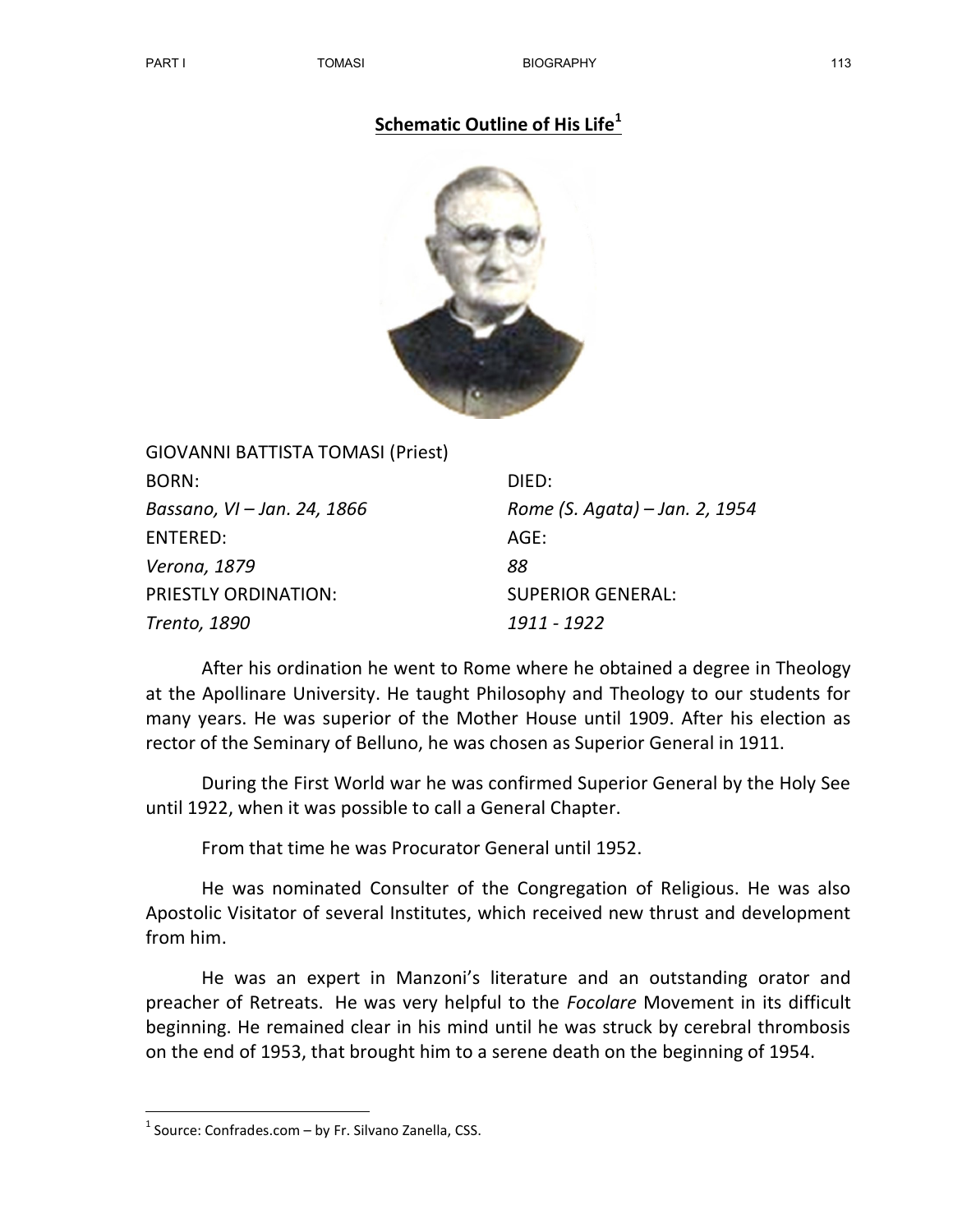-

# A Compendium of Fr. Tomasi's Life and the Early Times of the Stigmatine Congregation:<sup>2</sup>

## 1866

Jan. 24: John Baptist Tomasi is born in Bassano, VI.

### 1879

- Nov. 05: In a letter of this date from Fr. Joseph Sembianti to his Superior (possibly the Superior General, Fr. Peter Vignola, at that time), he mentions 'I, therefore, will be at the Stimmate on next Wednesday, the  $12<sup>th</sup>$  of this month, bringing with me the young Tommasi<sup>3</sup>...' – who would be John Baptist Tomasi, at that time a 13 years old boy.
- John Baptist Tomasi enters the Stigmatine Congregation in Verona.

#### 1890

John Baptist Tomasi is ordained a Stigmatine Priest in Trento.

#### 1891

Jun. 30: At the end of June, Fr. John Baptist Tomasi joined the Community of the Congregation in Rome to prepare himself for the Doctorate in Theology.

#### 1901

- Sep. 23: Fr. John Baptist Tomasi is elected Secretary of the  $16<sup>th</sup>$  General Chapter.
- Sep. 25: The  $16<sup>th</sup>$  General Chapter elected: Superior General: Fr. Pio Gurisatti;  $1<sup>st</sup>$ Councilor, Vicar and Monitor: Fr. Louis Morando: 2<sup>nd</sup> Councilor and Economus General: Fr. Octavian Piccoli; 3<sup>rd</sup> Councilor: Fr. John Baptist Tomasi; 4<sup>th</sup> Councilor: Fr. Paul Gradinati.

## 1906

Sep. 18: The  $17<sup>th</sup>$  General Chapter convened at the Stimmate.

<sup>&</sup>lt;sup>2</sup> Sources: The Stigmatine Calendar; the *Breve Cronaca;* The Original Constitutions; Confrades.com.

 $3$  'Tommasi' here is written with double 'm'. However, this was not always consistent.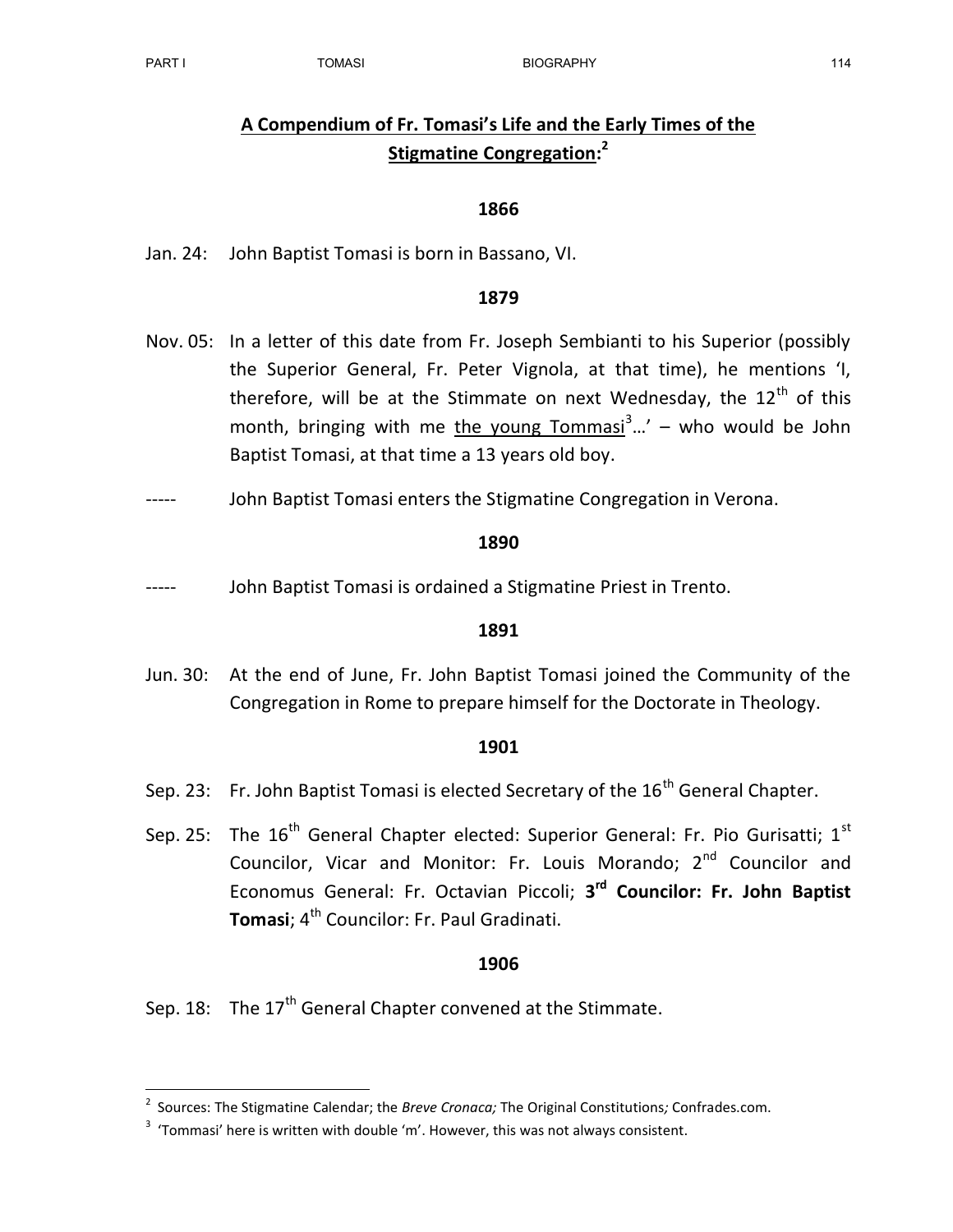Sep. 20: During the  $17<sup>th</sup>$  General Chapter, Fr. Gurisatti, already General for 15 years, withdrew his resignation, and so automatically continued the last half of his second ten year term. There were elected:  $1<sup>st</sup>$  Councilor (with the title of Vicar) and Procurator General: Fr. Richard Tabarelli; 2<sup>nd</sup> Councilor and Monitor: Fr. John Baptist Tomasi; 3<sup>rd</sup> Councilor and Revisor of the Economy: Fr. Julius Zambiasi;  $4<sup>th</sup>$  Councilor: Fr. Alfred Balestrazzi. The Chapter decided that, at the end of Fr. Gurisatti's term, Superiors General would have six year terms.

## 1911

Sep. 20: The 18<sup>th</sup> General Chapter convened at the Stimmate. Fr. Pio Gurisatti, Superior General, declared his resolution of resigning from the Presidency of the Chapter. The Chapter directed toward him repeated requests to desist from his resolve, and even presented him the doubt that may arise on the legitimacy of the Chapter itself, since our Constitutions do not specifically contemplate such a case, but he replied that he had consulted an authoritative person in Rome, who assured him that he could do this without any prejudice to the Chapter. And despite addition entreaties, he remained firm in his determination, and ceded the Presidency to the  $1<sup>st</sup>$ Councilor and Vicar, Fr. John Baptist Tomasi, and left the room.

> Fr. John Baptist Tomasi immediately submitted the following Proposal to the Chapter: 'Does the Chapter believe, following the declarations of the Very Rev. Superior, and his resignation to the Presidency, and his subsequent withdrawal, that it can continue with all security, under the new Presidency?' A secret vote was taken and all the 17 capitulars voted 'Yes'.

Sep. 22: The Chapter, on its IInd Session, voted for Superior General; Fr. John Baptist Tomasi had 16 votes, and Fr. Octavian Piccoli 1 vote, out of 17. Then, Fr. John Baptist Tomasi arose and declared that he could not accept, for general and personal reasons. The Chapter, he added, should proceed freely to a second vote: after that, if the Chapter should judge that the special circumstances in our Congregation are such, that he should sacrifice himself for the good of the same, he will accept, with resignation. Following this, he left the room, so that the Capitulars might have full